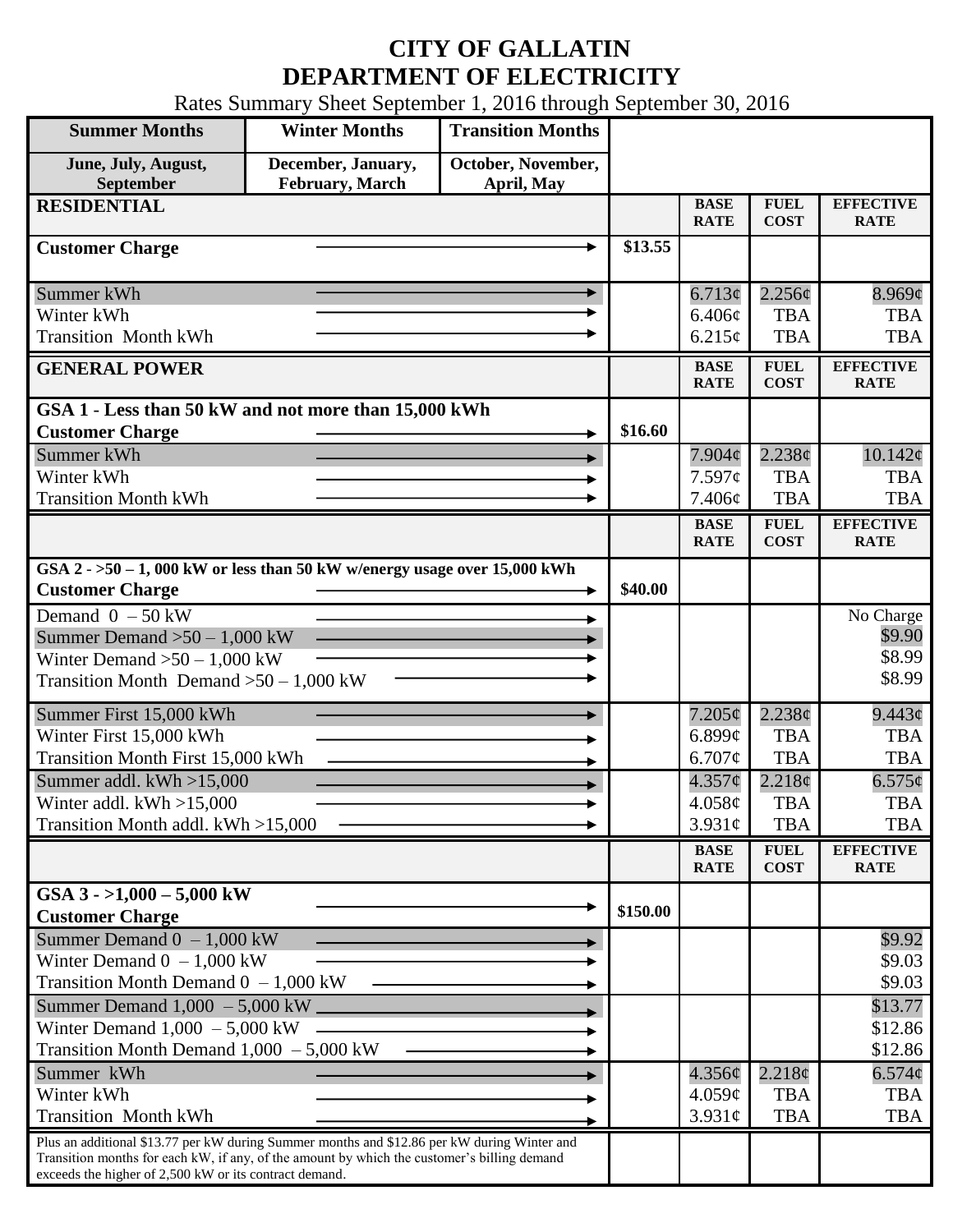## **CITY OF GALLATIN DEPARTMENT OF ELECTRICITY**

Rates Summary Sheet September 1, 2016 through September 30, 2016 Page 2

| <b>Summer Months</b>                                     | <b>Winter Months</b>                  | <b>Transition Months</b>         |         |                            |                            |                                 |
|----------------------------------------------------------|---------------------------------------|----------------------------------|---------|----------------------------|----------------------------|---------------------------------|
| June, July, August,<br>September                         | December, January,<br>February, March | October, November,<br>April, May |         |                            |                            |                                 |
| <b>GENERAL POWER CONTINUE</b>                            |                                       |                                  |         | <b>BASE</b><br><b>RATE</b> | <b>FUEL</b><br><b>COST</b> | <b>EFFECTIVE</b><br><b>RATE</b> |
| SGSB Demands from $5,001 - 15,000$ kW                    |                                       |                                  |         |                            |                            |                                 |
| <b>Customer Charge</b>                                   |                                       |                                  | \$1,500 |                            |                            |                                 |
| Summer Demand $5,000 - 15,000$ kW-                       |                                       |                                  |         |                            |                            | \$19.48                         |
| Winter Demand $5,000 - 15,000$ kW-                       |                                       |                                  |         |                            |                            | \$16.39                         |
| Transition Month Demand $5,000 - 15,000$ kW              |                                       |                                  |         |                            |                            | \$13.33                         |
| Summer kWh                                               |                                       |                                  |         | $2.949\mathcal{C}$         | 2.059¢                     | $5.008\phi$                     |
| Winter kWh                                               |                                       |                                  |         | 2.508¢                     | <b>TBA</b>                 | <b>TBA</b>                      |
| <b>Transition Month kWh</b>                              |                                       |                                  |         | 2.408¢                     | <b>TBA</b>                 | <b>TBA</b>                      |
|                                                          |                                       |                                  |         | <b>BASE</b><br><b>RATE</b> | <b>FUEL</b><br><b>COST</b> | <b>EFFECTIVE</b><br><b>RATE</b> |
|                                                          |                                       |                                  |         |                            |                            |                                 |
| MSB Demands greater than 5,000 kW                        |                                       |                                  |         |                            |                            |                                 |
| <b>Customer Charge</b>                                   |                                       |                                  | \$1,500 |                            |                            |                                 |
| Onpeak Summer Demand > 5,000                             |                                       |                                  |         |                            |                            | \$9.52                          |
| Onpeak Winter Demand > 5,000                             |                                       |                                  |         |                            |                            | \$8.63                          |
| Onpeak Transition Month Demand > 5,000 -                 |                                       |                                  |         |                            |                            | \$8.63                          |
| <b>Max Demand</b>                                        |                                       |                                  |         |                            |                            | \$2.14                          |
| <b>Offpeak Excess of Contract Demand</b>                 |                                       |                                  |         |                            |                            |                                 |
| Summer                                                   |                                       |                                  |         |                            |                            | \$9.52                          |
| Winter                                                   |                                       |                                  |         |                            |                            | \$8.63                          |
| Transition                                               |                                       |                                  |         |                            |                            | \$8.63                          |
| <b>Onpeak Summer kWh</b>                                 |                                       |                                  |         | 5.365 $\phi$               | 2.059¢                     | $7.424\phi$                     |
| <b>Onpeak Winter kWh</b>                                 |                                       |                                  |         | 4.305¢                     | <b>TBA</b>                 | <b>TBA</b>                      |
| <b>Onpeak Transition Month kWh</b>                       |                                       |                                  |         | 3.331¢                     | <b>TBA</b>                 | <b>TBA</b>                      |
| Offpeak Summer kWh First 200 HUD                         |                                       |                                  |         | 3.042¢                     | $2.059\mathcal{C}$         | 5.101¢                          |
| Offpeak Summer kWh Next 200 HUD                          |                                       |                                  |         | $0.284\mathcal{C}$         | $2.059\mathcal{C}$         | $2.343\phi$                     |
| <b>Additional HUD</b>                                    |                                       |                                  |         | $0.046$ ¢                  | $2.059$ ¢                  | $2.105\phi$                     |
| Offpeak Winter kWh First 200 HUD                         |                                       |                                  |         | 3.250¢                     | <b>TBA</b>                 | <b>TBA</b>                      |
| Offpeak Winter kWh Next 200 HUD<br><b>Additional HUD</b> |                                       |                                  |         | $0.284\phi$                | <b>TBA</b>                 | <b>TBA</b>                      |
| Offpeak Transition kWh First 200 HUD                     |                                       |                                  |         | $0.046\phi$<br>3.331¢      | <b>TBA</b><br><b>TBA</b>   | <b>TBA</b>                      |
| Offpeak Transition kWh Next 200 HUD                      |                                       |                                  |         | $0.284\phi$                | <b>TBA</b>                 | <b>TBA</b><br><b>TBA</b>        |
| <b>Additional HUD</b>                                    |                                       |                                  |         | $0.046\phi$                | <b>TBA</b>                 | <b>TBA</b>                      |
|                                                          |                                       |                                  |         |                            |                            |                                 |